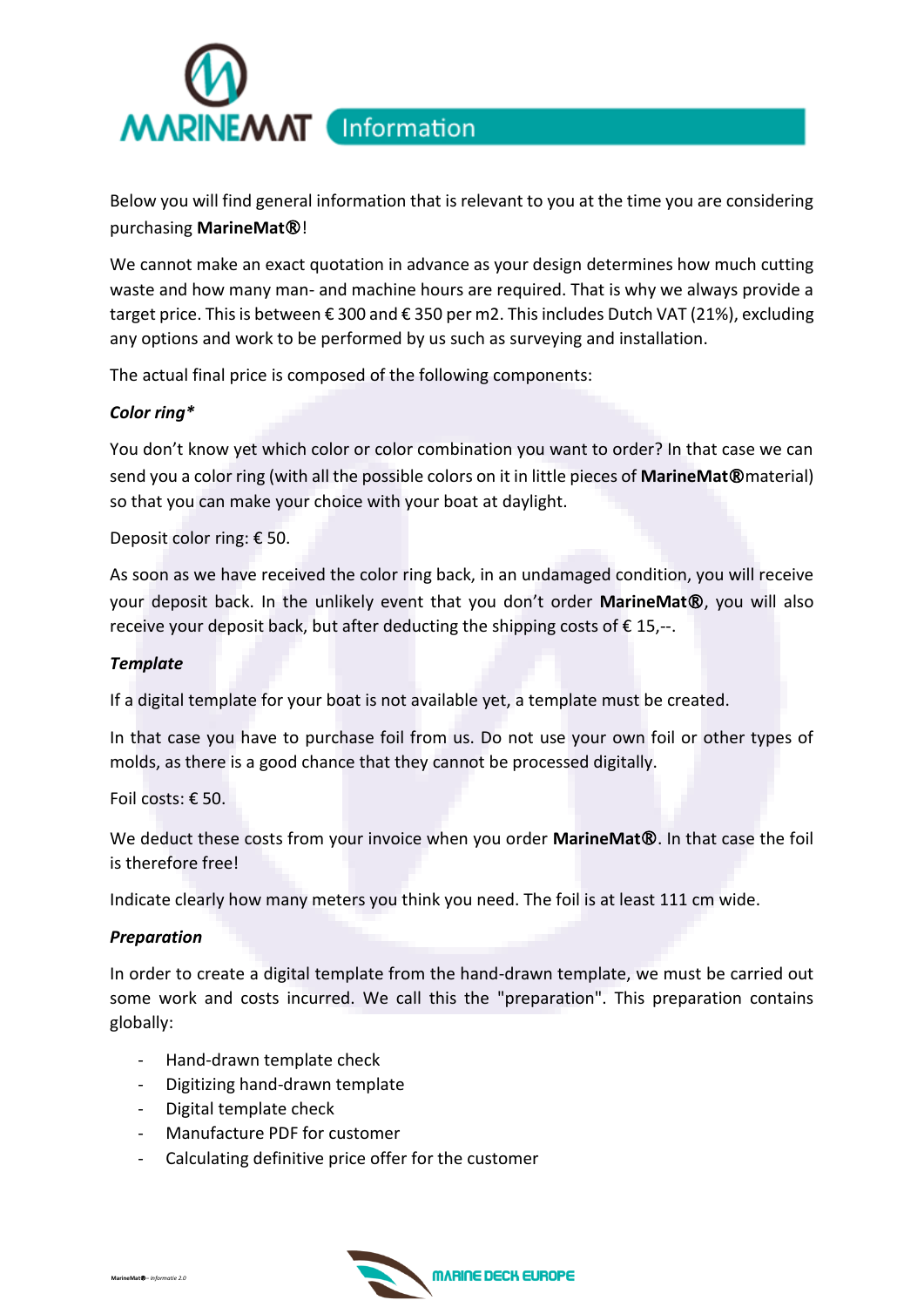

Depending on the desired lead time, we will charge the following costs for this:

- Urgent assignment (lead time approx. 1 week): € 175.
- Standard assignment (lead time approx. 2 to 3 weeks): € 100.

If, after receiving our final price offer, you still decide not to give an order to manufacture **MarineMat**®, there is no right to a return of the preparation costs.

Please note: if you have signed and checked the template yourself, we cannot accept any liability with regard to correctness. Therefore, check your design carefully!

## *Logo of (boat) name\**

If you want, we can create a logo or (boat) name into the design.

You are responsible for the digital delivery of the file.

If it concerns an official trademark, it depends on trademark law whether we need to obtain official approval from the trademark owner. If this is the case, you must provide this approval yourself. You can request this at the trademark owner, which is usually the brand of your boat.

Logo or (boat) name costs:  $\epsilon$  75.

#### *Digital template*

On the aforementioned PDF drawing, you must give your approval for the manufacture of your order. This is sufficient for a simple layout. However, if you have a layout where there is a risk of errors, we recommend that you purchase a digital template and check it on your boat!

A digital template is foil with the digitized drawing at its actual size. This allows you to check exactly whether the layout is correct.

Digital template costs: € 75.

Note: If you make changes on this digital template, we must resend the digital template to the CAD department. In that case we charge € 50 for additional processing costs to cover costs incurred by us and the costs of the CAD department.

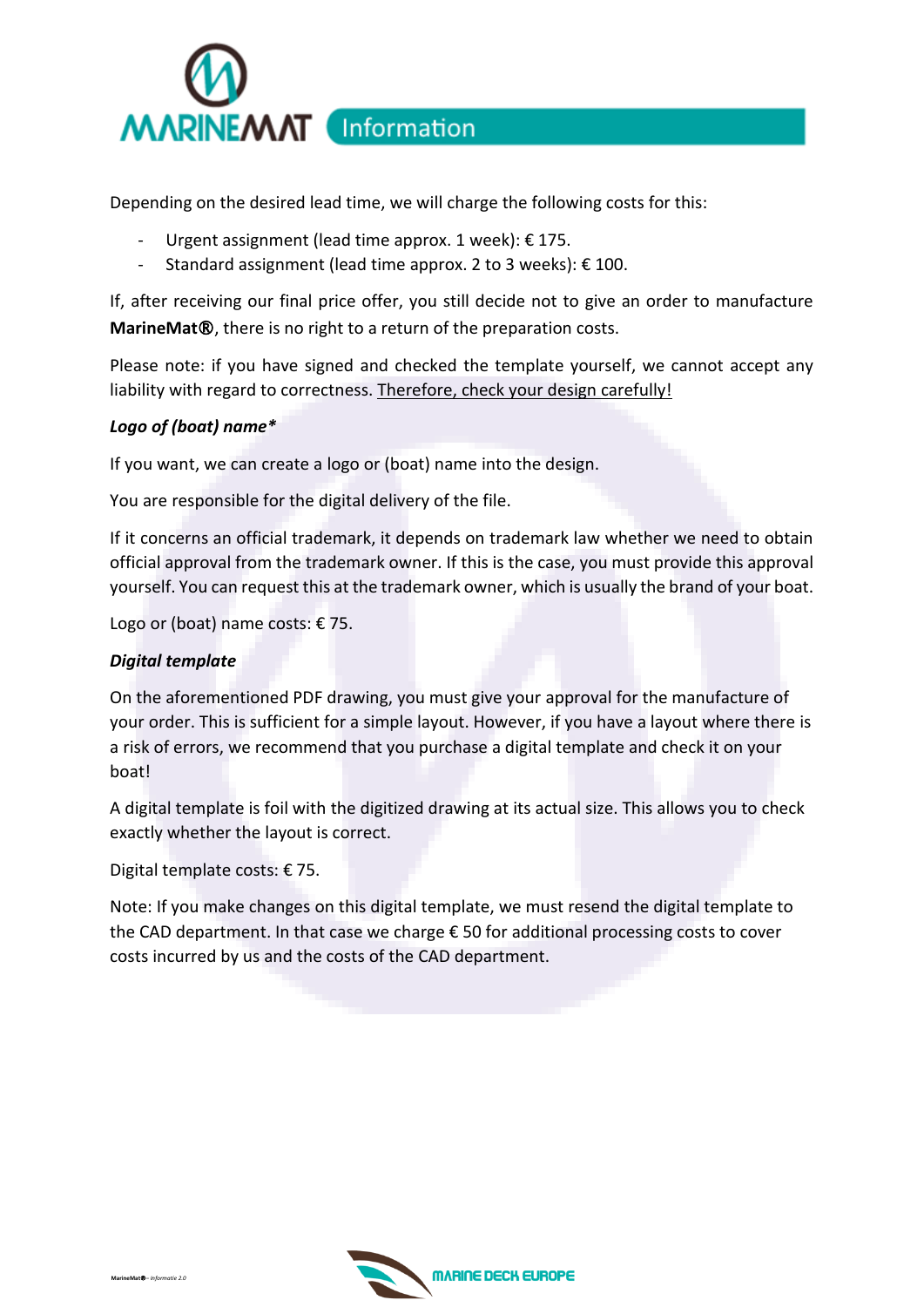

## *Final assignment*

After approval from your side we will make you a definitive price offer. After approval we will send you an invoice. After receiving the invoice amount, we will create your **MarineMat**®.

## *Resume*

| Color ring*                         | € 50,-  | Deposit                  |
|-------------------------------------|---------|--------------------------|
| Foil for template                   | € 50,-  | Deducted from assignment |
| Preparation – standard <sup>1</sup> | € 100,- |                          |
| Preparation – urgent <sup>1</sup>   | € 175,- |                          |
| Logo of (boat) name*                | € 75,-  |                          |
| Digital template*                   | € 75,-  |                          |
| Production                          |         | Depending on assignment  |
| *: optional                         |         |                          |

*1 : choice*

As previously stated; we cannot make an exact quotation in advance as your design determines how much cutting waste and how many man- and machine hours are required. That is why we always provide a target price. This is between € 300 and € 350 per m2. This includes VAT, excluding any options and work to be performed by us such as surveying and installation.